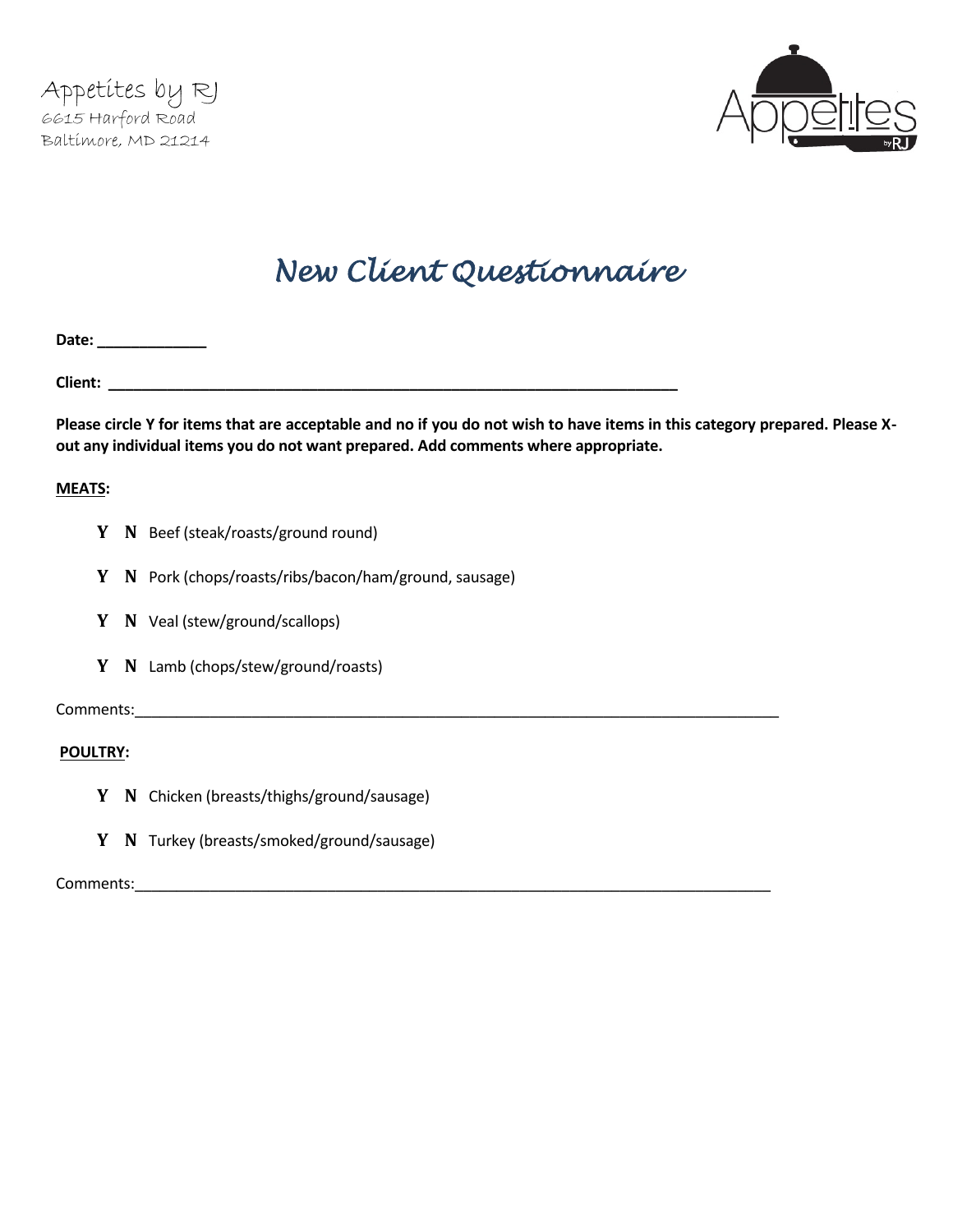#### **FISH/SHELLFISH:**

**Y N** Fish (bass, tuna, halibut, catfish, swordfish, tilapia, snapper, salmon-farmed or fresh)

- **Y N** Shrimp
- **Y N** Clams (no shell)
- **Y N** Scallops
- **Y N** Crab

Comments:\_\_\_\_\_\_\_\_\_\_\_\_\_\_\_\_\_\_\_\_\_\_\_\_\_\_\_\_\_\_\_\_\_\_\_\_\_\_\_\_\_\_\_\_\_\_\_\_\_\_\_\_\_\_\_\_\_\_\_\_\_\_\_\_\_\_\_\_\_\_\_\_\_\_\_\_\_

Would you like meals prepared that you would later cook on your grill or BBQ? **Y N**

## **SALADS:**

- **Y N** Fresh Green Lettuces (Romaine, spinach, escarole, red leaf, mixture, spinach, etc.)
- **Y N** Fruit (cranberries, blueberries, raspberries, mango, kiwi, raisins, currants, figs, prunes, oranges, lemons, limes, etc)
- **Y N** Salads as a main dish?

## Comments:

## **SALAD DRESSINGS:**

- **Y N** Mayonnaise (based)
- **Y N** Mustard (based)
- **Y N** Ranch
- **Y N** Vinaigrette
- **Y N** French
- **Y N** Oil/vinegar
- **Y N** Red wine/vinegar
- **Y N** Thousand Island
- **Y N** Other (identify): \_\_\_\_\_\_\_\_\_\_\_\_\_\_\_\_\_\_\_\_\_\_\_\_\_\_\_\_\_\_\_\_\_\_\_\_\_\_\_\_\_\_\_\_\_\_\_\_\_\_\_\_\_\_\_\_\_\_\_

## Comments:\_\_\_\_\_\_\_\_\_\_\_\_\_\_\_\_\_\_\_\_\_\_\_\_\_\_\_\_\_\_\_\_\_\_\_\_\_\_\_\_\_\_\_\_\_\_\_\_\_\_\_\_\_\_\_\_\_\_\_\_\_\_\_\_\_\_\_\_\_\_\_\_\_\_\_\_\_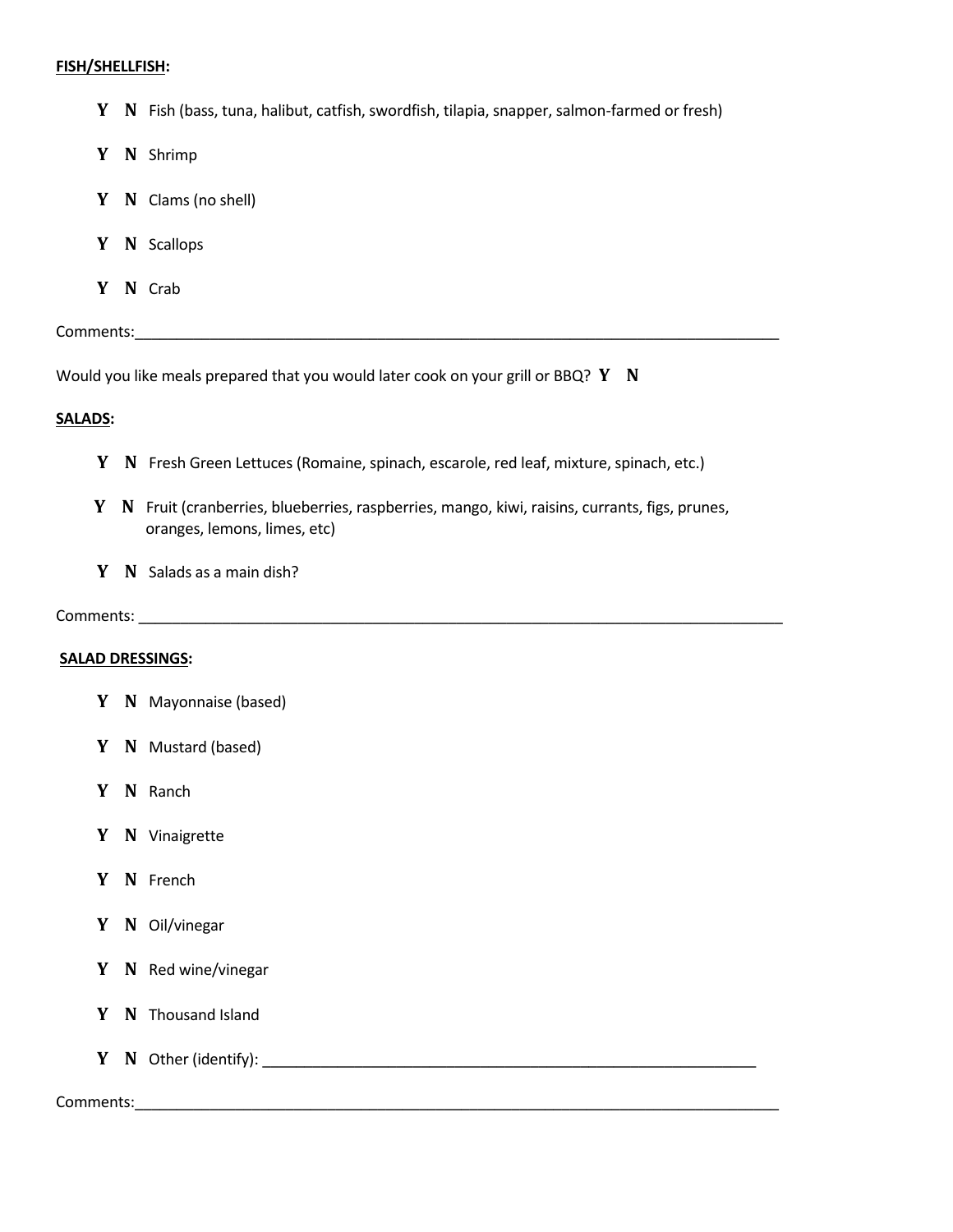## **SOUPS:**

|   | Y N Creamed (name type): ___________ |
|---|--------------------------------------|
|   | Y N Hot                              |
| Y | N Cold                               |
|   | Y N Chunky                           |
|   | Y N Red meat/poultry                 |
| Y | $N$ Soups as a main dish?            |

### Comments\_\_\_\_\_\_\_\_\_\_\_\_\_\_\_\_\_\_\_\_\_\_\_\_\_\_\_\_\_\_\_\_\_\_\_\_\_\_\_\_\_\_\_\_\_\_\_\_\_\_\_\_\_\_\_\_\_\_\_\_\_\_\_\_\_\_\_\_\_\_\_\_\_\_\_\_\_\_

#### **VEGETABLES: Please X-out those items you do not want prepared.**

*Green* (eggplant, peas, green beans, broccoli, spinach, asparagus, green bell peppers, Poblano chile peppers, Anaheim peppers, jalapeno, cabbage, celery, Swiss chard, escarole, kale, Brussel sprouts)

*Yellow* (corn, wax beans, squash, yellow bell peppers)

*Red* (red cabbage, beets, tomatoes, red bell peppers, sweet potatoes/yams)

*White* (cauliflower, potatoes, water chestnuts, bean sprouts, onions, mushrooms, leeks)

*Beans* (black, ranch-style, pinto, kidney, lima, fava, white, cannellini)

## Comments:\_\_\_\_\_\_\_\_\_\_\_\_\_\_\_\_\_\_\_\_\_\_\_\_\_\_\_\_\_\_\_\_\_\_\_\_\_\_\_\_\_\_\_\_\_\_\_\_\_\_\_\_\_\_\_\_\_\_\_\_\_\_\_\_\_\_\_\_\_\_\_\_\_\_\_\_\_

## **GRAINS / PASTA:**

- **Y N** Rice (white/brown)
- **Y N** Pasta (white, wheat, low-carb)
- **Y N** Couscous
- **Y N** Cornmeal
- **Y N** Other (identify): \_\_\_\_\_\_\_\_\_\_\_\_\_\_\_\_\_\_\_\_\_\_\_\_\_\_\_\_\_\_\_\_\_\_\_\_\_\_\_\_\_\_\_\_\_\_\_\_\_\_\_\_\_\_\_\_\_\_\_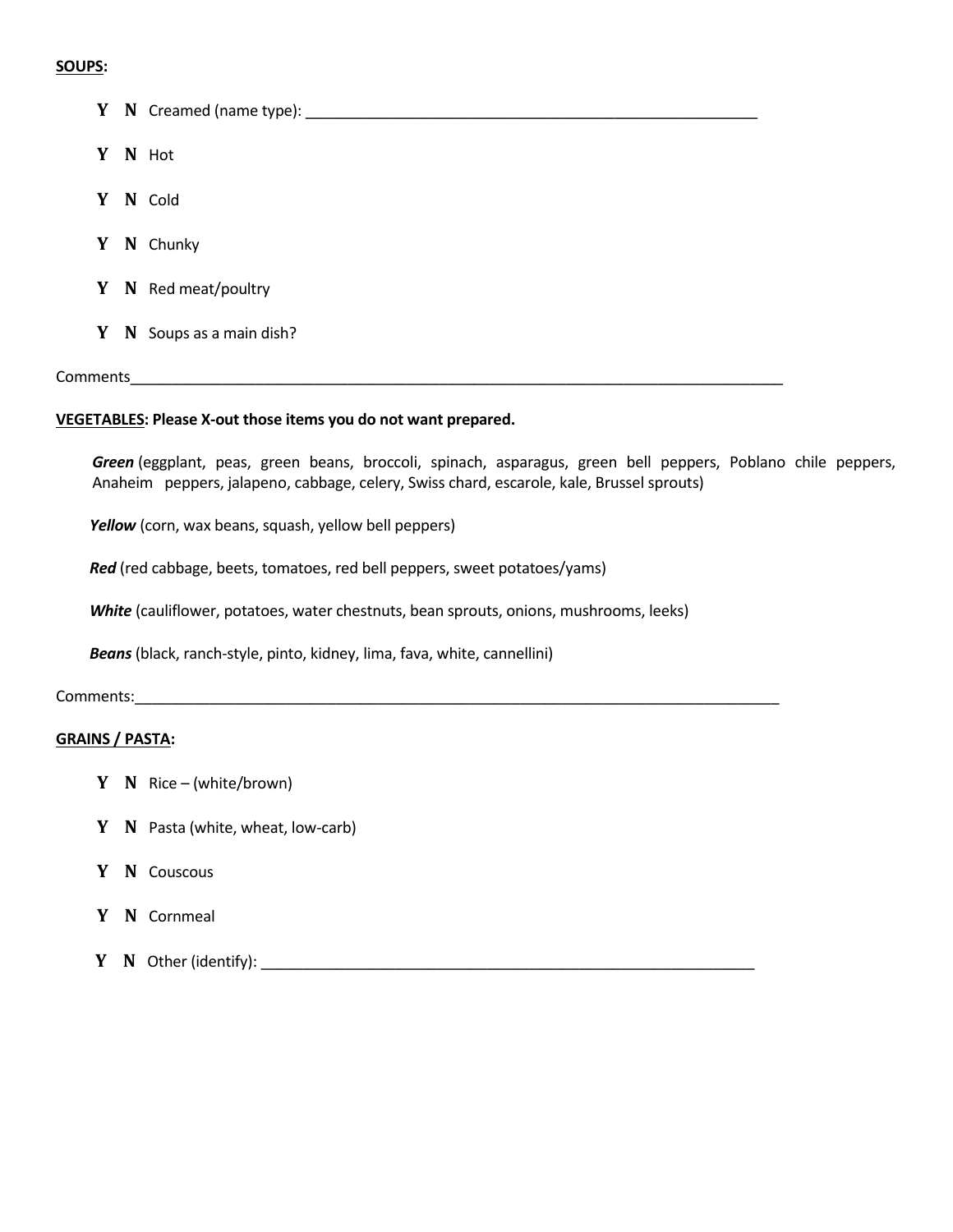## **BREADS:**

- **Y N** Wheat
- **Y N** White
- **Y N** Cornbread
- **Y N** Muffins
- **Y N** Tortillas (corn / flour)

Do you like to have bread or rolls served with your meals? **Y N** 

Comments:\_\_\_\_\_\_\_\_\_\_\_\_\_\_\_\_\_\_\_\_\_\_\_\_\_\_\_\_\_\_\_\_\_\_\_\_\_\_\_\_\_\_\_\_\_\_\_\_\_\_\_\_\_\_\_\_\_\_\_\_\_\_\_\_\_\_\_\_\_\_\_\_\_\_\_\_\_

## **SEASONINGS: Please X-out those items you do not want prepared.**

**Dried/Fresh Herbs:** Oregano, sage, rosemary, tarragon, fennel, cumin, cilantro, paprika, parsley, curry, chili powder, celery salt, dill, garlic powder, marjoram, saffron, turmeric, File gumbo, garam masala

**Fresh:** garlic, parsley, cilantro, basil, sage, mint, tarragon, thyme, ginger

**Pepper:** white, black or red pepper flakes, cayenne

**Salt:** regular or kosher

**Other (identify):** \_\_\_\_\_\_\_\_\_\_\_\_\_\_\_\_\_\_\_\_\_\_\_\_\_\_\_\_\_\_\_\_\_\_\_\_\_\_\_\_\_\_\_\_\_\_\_\_\_\_\_\_\_\_\_\_\_\_\_\_\_\_\_\_\_\_\_\_\_\_

Comments:\_\_\_\_\_\_\_\_\_\_\_\_\_\_\_\_\_\_\_\_\_\_\_\_\_\_\_\_\_\_\_\_\_\_\_\_\_\_\_\_\_\_\_\_\_\_\_\_\_\_\_\_\_\_\_\_\_\_\_\_\_\_\_\_\_\_\_\_\_\_\_\_\_\_\_\_

## **FATS/OILS:**

- **Y N** Butter
- **Y N** Canola Oil
- **Y N** Sesame Oil
- **Y N** Corn Oil
- Y N Olive Oil (extra light, light, extra virgin)
- **Y N** Vegetable Oil
- **Y N** Sunflower Oil

## Comments:\_\_\_\_\_\_\_\_\_\_\_\_\_\_\_\_\_\_\_\_\_\_\_\_\_\_\_\_\_\_\_\_\_\_\_\_\_\_\_\_\_\_\_\_\_\_\_\_\_\_\_\_\_\_\_\_\_\_\_\_\_\_\_\_\_\_\_\_\_\_\_\_\_\_\_\_\_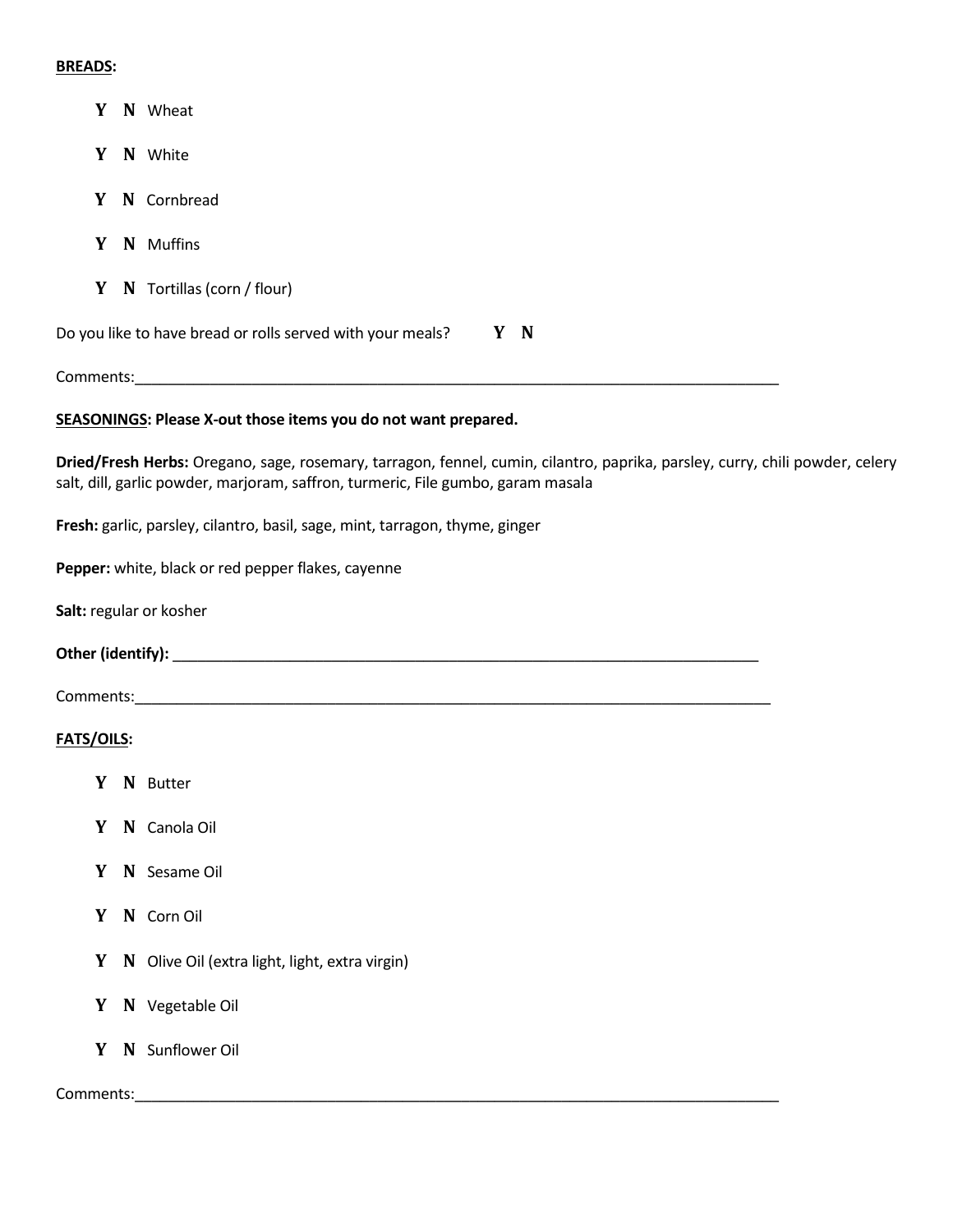#### **MILK AND MILK PRODUCTS:**

- **Y N** Cheeses (Parmesan, cheddar, Swiss, Fontina, Asiago, ricotta, mozzarella, mascarpone\_
- **Y N** Milk (skim, 1%, 2%, whole)
- **Y N** Yogurt (light / regular)
- **Y N** Sour cream (light/regular)
- **Y N** Half and half

Comments:\_\_\_\_\_\_\_\_\_\_\_\_\_\_\_\_\_\_\_\_\_\_\_\_\_\_\_\_\_\_\_\_\_\_\_\_\_\_\_\_\_\_\_\_\_\_\_\_\_\_\_\_\_\_\_\_\_\_\_\_\_\_\_\_\_\_\_\_\_\_\_\_\_\_\_\_\_

## **EGGS:**

- **Y N** Whole
- **Y N** Yolks only
- **Y N** Whites only
- **Y N** Eggbeaters substitute

Comments:\_\_\_\_\_\_\_\_\_\_\_\_\_\_\_\_\_\_\_\_\_\_\_\_\_\_\_\_\_\_\_\_\_\_\_\_\_\_\_\_\_\_\_\_\_\_\_\_\_\_\_\_\_\_\_\_\_\_\_\_\_\_\_\_\_\_\_\_\_\_\_\_\_\_\_\_\_

## **OTHER:**

- **Y N** Tofu
- **Y N** Nuts (pecans, peanuts, pine, walnuts, almonds, cashews, etc.)

Comments: \_\_\_\_\_\_\_\_\_\_\_\_\_\_\_\_\_\_\_\_\_\_\_\_\_\_\_\_\_\_\_\_\_\_\_\_\_\_\_\_\_\_\_\_\_\_\_\_\_\_\_\_\_\_\_\_\_\_\_\_\_\_\_\_\_\_\_\_\_\_\_\_\_\_\_\_\_

List any vegetables or fruits you don't ever want to see\_\_\_\_\_\_\_\_\_\_\_\_\_\_\_\_\_\_\_\_\_\_\_\_\_

List any other food dislikes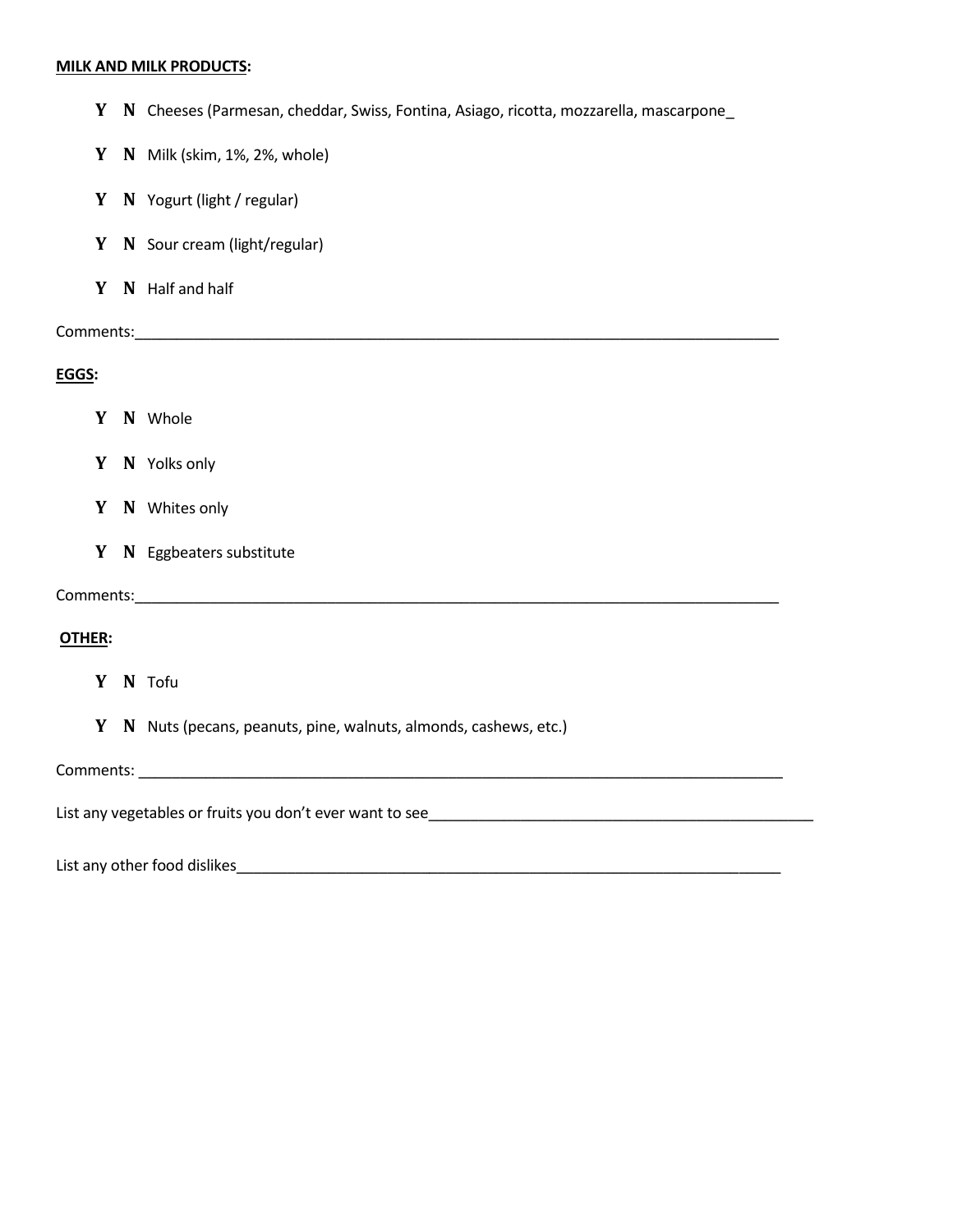|                                                                                                                              | Overall Diet by Choice: ______ Includes Red Meat (Beef, Veal,)                                                |  |  |  |  |  |
|------------------------------------------------------------------------------------------------------------------------------|---------------------------------------------------------------------------------------------------------------|--|--|--|--|--|
|                                                                                                                              | <b>Excludes Red Meat</b>                                                                                      |  |  |  |  |  |
|                                                                                                                              | Mostly Vegetarian (Includes Fish)                                                                             |  |  |  |  |  |
|                                                                                                                              | Ovo-Lacto Vegetarian (Includes Dairy and Eggs)                                                                |  |  |  |  |  |
|                                                                                                                              | __ Vegan                                                                                                      |  |  |  |  |  |
|                                                                                                                              | High Protein, Low Carbohydrate                                                                                |  |  |  |  |  |
|                                                                                                                              | Weight Loss                                                                                                   |  |  |  |  |  |
|                                                                                                                              | Dr. Recommended Diet: ______ Low Cholesterol, Low Fat                                                         |  |  |  |  |  |
|                                                                                                                              | Low Sodium                                                                                                    |  |  |  |  |  |
|                                                                                                                              | Diabetic                                                                                                      |  |  |  |  |  |
|                                                                                                                              | Celiac Disease                                                                                                |  |  |  |  |  |
|                                                                                                                              |                                                                                                               |  |  |  |  |  |
|                                                                                                                              | If you do eat meat, poultry, etc., would you like an occasional vegetarian meal? ____________________________ |  |  |  |  |  |
| Please specify any medical conditions you have where diet is a serious factor (for example, diabetes, heart disease or other |                                                                                                               |  |  |  |  |  |
| Which of the following closest describes your food style? (Mark all that apply with an X.)                                   |                                                                                                               |  |  |  |  |  |
| Meat and Potatoes / Comfort Food (simple, classic)                                                                           |                                                                                                               |  |  |  |  |  |
| ____ Gourmet (upscale)                                                                                                       |                                                                                                               |  |  |  |  |  |
| ___ Spicy / Adventurous                                                                                                      |                                                                                                               |  |  |  |  |  |
| Health Conscious (no special diet, but conscious of eating right)                                                            |                                                                                                               |  |  |  |  |  |
|                                                                                                                              | Rate your preference for spicy foods - bland / mild / moderate / very spicy                                   |  |  |  |  |  |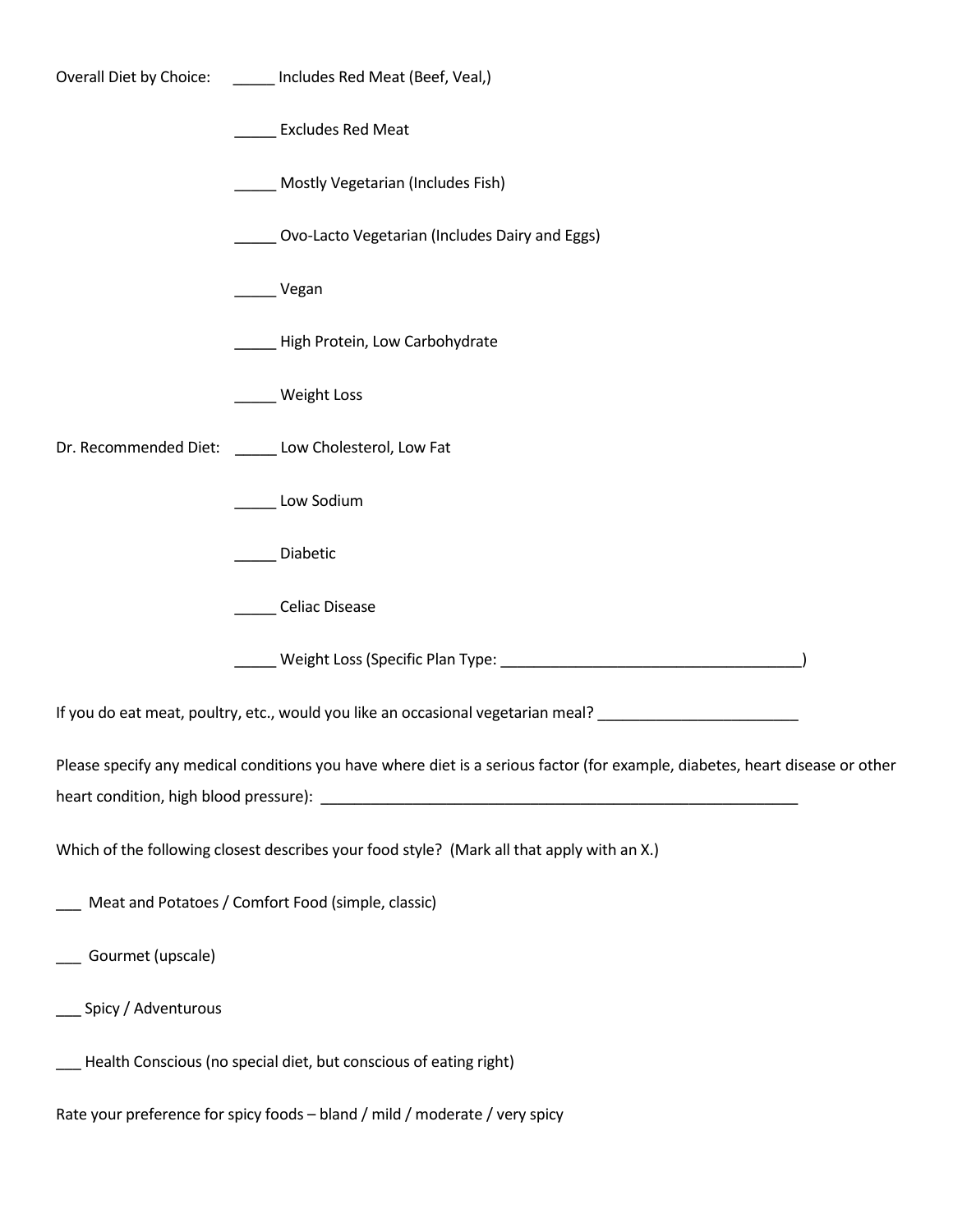| What are your favorite dishes? |  |  |  |
|--------------------------------|--|--|--|
|                                |  |  |  |

Do you have any favorite recipes that I can prepare for you? \_\_\_\_\_\_\_\_\_\_\_\_\_\_\_\_\_\_\_\_\_\_\_\_\_\_\_\_\_\_\_\_\_\_\_\_\_\_

(Please make photocopies and attach to the back of the questionnaire.)

Favorite Cuisines: Italian / Mexican / Indian / Asian, etc.\_\_\_\_\_\_\_\_\_\_\_\_\_\_\_\_\_\_\_\_\_\_\_\_\_\_\_\_\_\_\_\_\_\_\_\_\_\_\_\_\_\_

Thank you for completing this questionnaire! It will help ensure the best possible experience with my

\_\_\_\_\_\_\_\_\_\_\_\_\_\_\_\_\_\_\_\_\_\_\_\_\_\_\_\_\_\_\_\_\_\_\_\_\_\_\_\_\_\_\_\_\_\_\_\_\_\_\_\_\_\_\_\_\_\_\_\_\_\_\_\_\_\_\_\_\_\_\_\_\_\_\_\_\_\_\_\_\_\_\_

NAME: \_\_\_\_\_\_\_\_\_\_\_\_\_\_\_\_\_\_\_\_\_\_\_\_\_\_\_\_\_\_\_\_\_\_\_\_\_\_\_\_\_\_\_\_\_\_\_\_\_\_\_\_\_\_\_\_\_\_\_\_\_\_\_\_\_\_\_\_\_\_

DELIVERY ADDRESS: \_\_\_\_\_\_\_\_\_\_\_\_\_\_\_\_\_\_\_\_\_\_\_\_\_\_\_\_\_\_\_\_\_\_\_\_\_\_\_\_\_\_\_\_\_\_\_\_\_\_\_\_\_\_\_\_\_\_\_\_\_\_\_\_\_\_

CONTACT NUMBER: \_\_\_\_\_\_\_\_\_\_\_\_\_\_\_\_\_\_\_\_\_\_\_\_\_\_\_\_\_\_\_\_\_\_\_\_\_\_\_\_\_\_\_\_\_\_\_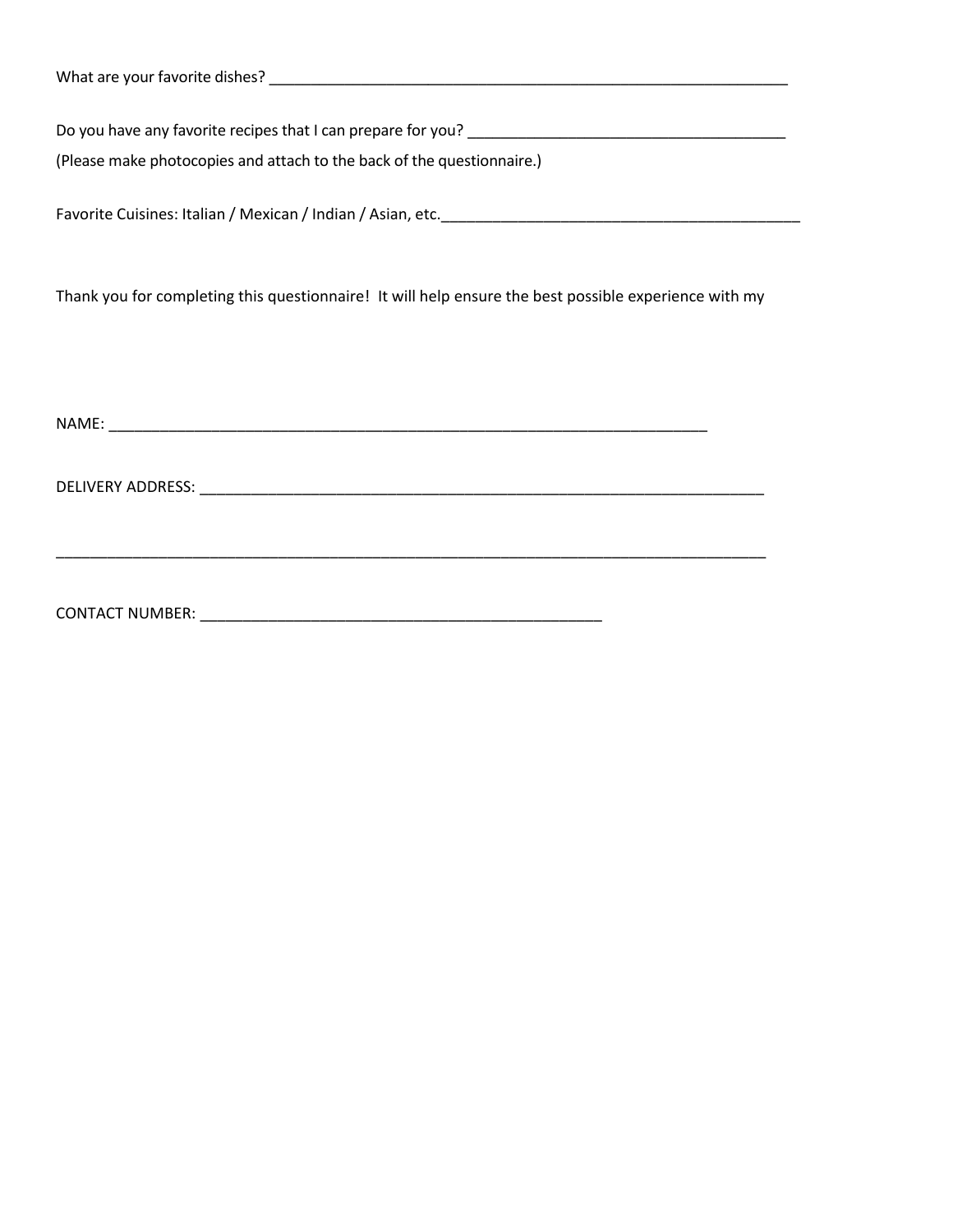## **Allergy Assessment**

Mark any items which you believe that you are allergic, sensitive or those tastes and textures you DO NOT care for.

| <b>Vegetables</b>       | <b>Vegetables (Cont'd)</b> | Herbs (Cont'd) | Nuts (Cont'd)     |
|-------------------------|----------------------------|----------------|-------------------|
| Amaranth                | Kale                       | Anise          | Walnuts           |
| Anise                   | Kohlrabi                   | <b>Basil</b>   |                   |
| Artichoke               | Leek                       | <b>Borage</b>  | <b>Seeds</b>      |
| Asparagus               | Lettuce                    | Caraway        | Pumpkin           |
| Beans, Adzuki           | <b>Mushroom</b>            | Chervil        | Sesame            |
| Beans, Green            | Okra                       | Cilantro       | Sunflower         |
| Beans, Chinese          | Okra, Chinese              | Cinnamon       |                   |
| Beans, Fava             | <b>Olives</b>              | <b>Cloves</b>  | <b>Fruits</b>     |
| <b>Black-eyed Pea</b>   | Onion                      | Coriander      | Apple             |
| <b>Beet</b>             | Parsnip                    | Cumin          | Apricot           |
| <b>Bok Choy</b>         | Pea                        | Curry          | <b>Banana</b>     |
| <b>Borage</b>           | <b>Bell Pepper</b>         | Fennel         | <b>Berries</b>    |
| <b>Broccoli</b>         | Potato                     | Ginger         | <b>Bilberry</b>   |
| <b>Brussels Sprouts</b> | Pumpkin                    | Marjoram       | <b>Blackberry</b> |
| Cabbage                 | Radish                     | <b>Mint</b>    | Blueberry         |
| Cabbage, Chinese        | Radish, Chinese            | <b>Mustard</b> | Boysenberry       |
| Carrot                  | <b>Daikon</b>              | Oregano        | Cantaloupe        |
| Cauliflower             | Rhubarb                    | Paprika        | Cherry            |
| Celeriac                | Rutabaga                   | Parsley        | <b>Currants</b>   |
| Celery                  | Sesame                     | Pepper, Red    | Fig               |
| Chayote                 | <b>Shallots</b>            | Pepper, Black  | Grapes            |
| Chicory                 | <b>Snow Peas</b>           | Pepper, White  | Melon             |
| <b>Chinese Mustard</b>  | Edible-Pod                 | Rosemary       | <b>Nectarines</b> |
| <b>Bok Choy</b>         | <b>Sugar Snap</b>          | Sage           | Gooseberry        |
| Collard                 | Soybean, Edible            | Savory         | Kiwi Fruit        |
| Corn                    | Spinach                    | <b>Sesame</b>  | Peaches           |
| Cucumber                | Squash                     | Tarragon       | Pear              |
| <b>Dandelion</b>        | Squash, Spaghetti          | <b>Thyme</b>   | Pineapple         |